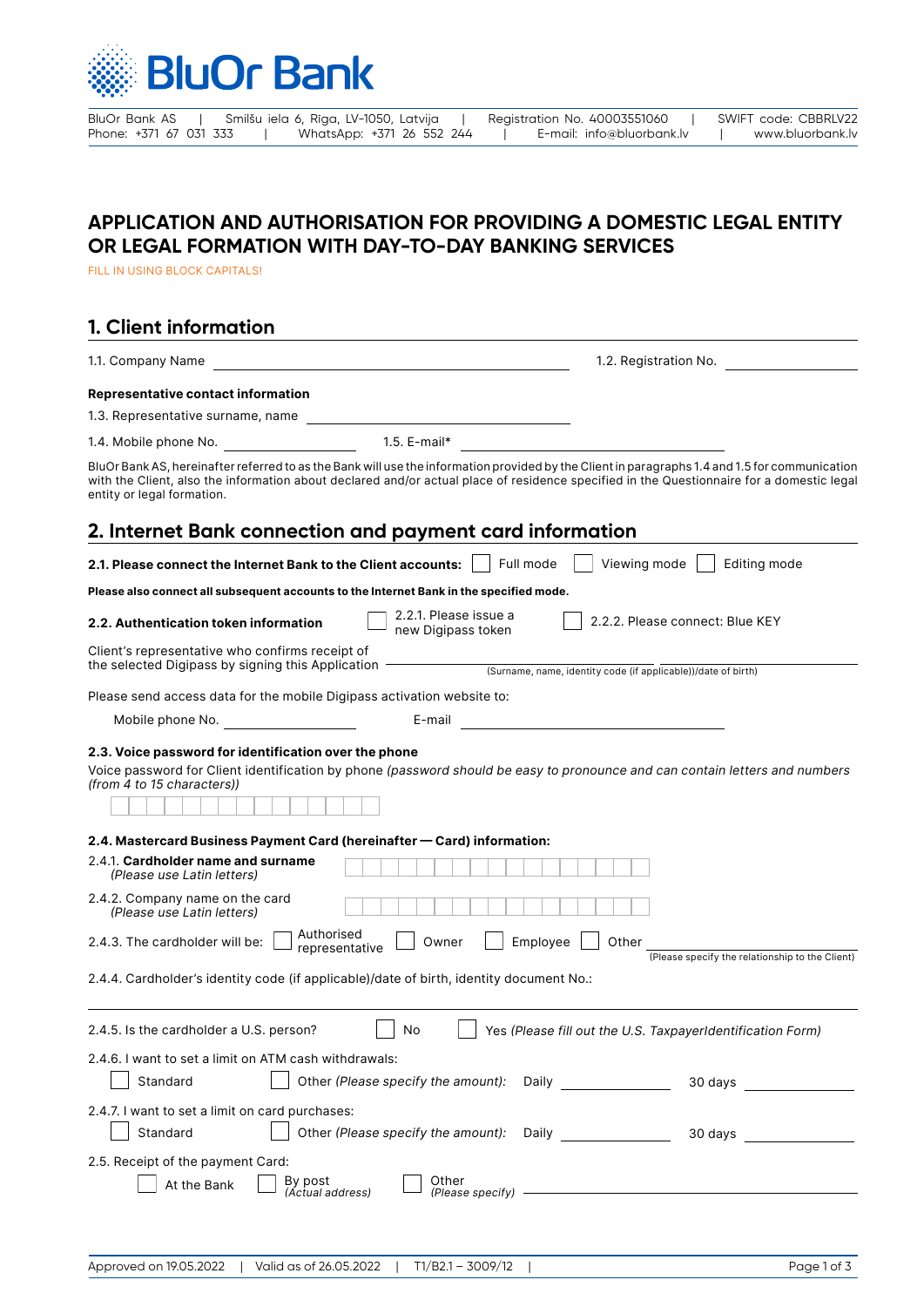

| BluOr Bank AS          | Smilšu iela 6, Rīga, LV-1050, Latvija |                           |  | Registration No. 40003551060 |  | SWIFT code: CBBRLV22 |
|------------------------|---------------------------------------|---------------------------|--|------------------------------|--|----------------------|
| Phone: +371 67 031 333 |                                       | WhatsApp: +371 26 552 244 |  | E-mail: info@bluorbank.lv    |  | www.bluorbank.lv     |

CONTINUATION

## **3. Client's representatives with signatory rights:**

| Surname, name of the<br><b>Client's representative</b>                                                                |                                                                                                                  |                                                       |                                                             |  |  |
|-----------------------------------------------------------------------------------------------------------------------|------------------------------------------------------------------------------------------------------------------|-------------------------------------------------------|-------------------------------------------------------------|--|--|
| Personal identification number                                                                                        |                                                                                                                  |                                                       |                                                             |  |  |
| Date of birth                                                                                                         |                                                                                                                  |                                                       |                                                             |  |  |
| No. and series of the<br>personal identification document                                                             |                                                                                                                  |                                                       |                                                             |  |  |
| Is the Client's representative a<br>U.S. person? (if "Yes", please fill out<br>the U.S. Taxpayer Identification Form) | No.<br>Yes                                                                                                       | <b>No</b><br>Yes                                      | <b>No</b><br>Yes                                            |  |  |
| Is the Client's representative a<br>politically exposed person (PEP)?                                                 | PEP family<br>No<br>member<br>Close associate<br>Yes                                                             | PEP family<br>No.<br>member<br>Close associate<br>Yes | PEP family<br><b>No</b><br>member<br>Close associate<br>Yes |  |  |
|                                                                                                                       | of a PEP<br>Official                                                                                             | of a PEP<br>Official                                  | of a PEP<br>Official                                        |  |  |
|                                                                                                                       | Employee                                                                                                         | Employee                                              | Employee                                                    |  |  |
| Relationship with the Client                                                                                          | Other                                                                                                            | Other                                                 | Other                                                       |  |  |
|                                                                                                                       | (commentary)                                                                                                     | (commentary)                                          | (commentary)                                                |  |  |
|                                                                                                                       | Sole signature                                                                                                   | Sole signature                                        | Sole signature                                              |  |  |
| Type of signatory rights                                                                                              | Joint signature                                                                                                  | Joint signature                                       | Joint signature                                             |  |  |
|                                                                                                                       | Other<br>(The Client indicates the specific combination of signature rights, and enters the first and last name) |                                                       |                                                             |  |  |
|                                                                                                                       |                                                                                                                  |                                                       |                                                             |  |  |
|                                                                                                                       | Full rights<br>Only I-Bank                                                                                       | Full rights<br>Only I-Bank                            | Full rights<br>Only I-Bank                                  |  |  |
| Scope of signature rights<br>(to be filled-in only in the event of                                                    | Other                                                                                                            | Other                                                 | Other                                                       |  |  |
| establishment Bank authorisation)                                                                                     |                                                                                                                  |                                                       |                                                             |  |  |
|                                                                                                                       | (commentary)                                                                                                     | (commentary)                                          | (commentary)                                                |  |  |
| Representation period                                                                                                 | For a term of up to                                                                                              | For a term of up to                                   | For a term of up to                                         |  |  |
| (To be filled-in only in the event of<br>establishment Bank authorization)                                            | dd/mm/yyyy                                                                                                       | dd/mm/yyyy                                            | dd/mm/yyyy                                                  |  |  |
|                                                                                                                       | Indefinite                                                                                                       | Indefinite                                            | Indefinite                                                  |  |  |

**I hereby confirm and agree** to authorise the aforementioned individuals to, in accordance with the specified type of signatory rights and on behalf of the Client, open and close accounts (including current accounts, securities accounts etc.), to freely, with no restrictions on volume, frequency or otherwise, manage funds and securities on the Client's accounts, including submission of orders to the Bank for transfer or withdrawal of funds, and to carry out other operations involving funds and securities held by the Client.The Authorisation gives the right to perform all the actions that the Client has the right to perform in accordance with the concluded agreement and the General Terms of Business, including the right to specify users of the relevant Bank services as set forth in the agreements. This Authorisation shall not apply to credit products and safe deposit boxes. This authorisation has been issued without the right of substitution and shall be binding upon the Bank until the term specified, or until the Client revokes or amends it.

I certify the existence of legitimate grounds for the processing of personal data and the transfer of the Client representatives' personal data to the Bank, and I certify that the Client representatives:

1) Are familiar with the content and extent of the Bank Authorisation and are aware of the nature and effects of the mandate;

2) Are informed that the Bank processes personal data in accordance with the Bank's Personal Data Processing Policy. Purpose of data processing: preparation of the Power of Attorney, carrying out client due diligence and ensuring compliance with international and national sanction requirements. More information about the Bank's Personal Data Processing Policy is available here: <https://www.bluorbank.lv/en/information-on-processing-of-personal-data>.